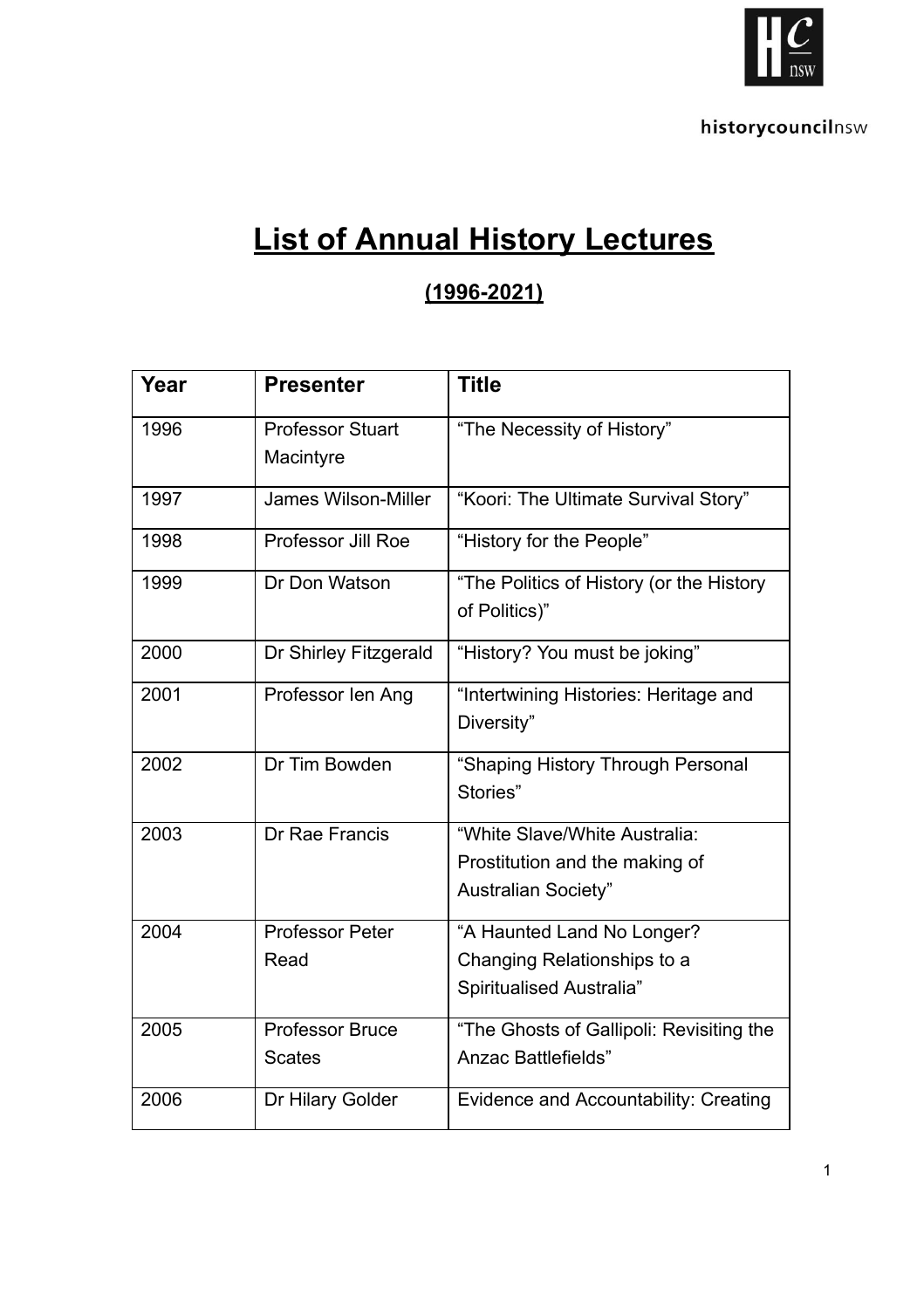

## historycouncilnsw

|      |                                                     | and Reading the Public Record"                                                  |
|------|-----------------------------------------------------|---------------------------------------------------------------------------------|
| 2007 | Professor lain<br>McCalman                          | "Historical Re-enactments, Should we<br>take them seriously?"                   |
| 2008 | Professor Joy                                       | "Elocution Lessons: A history of                                                |
|      | Damousi                                             | Australian speech and accent"                                                   |
| 2009 | The Honourable                                      | "The Macquarie Bicentennial: A                                                  |
|      | James Jacob<br>Spigelman AC                         | Reappraisal of the Bigge Reports"                                               |
| 2010 | Professor Bridget<br>Griffen-Foley                  | "Voices from the Street"                                                        |
| 2011 | <b>NA</b>                                           |                                                                                 |
| 2012 | <b>Professor Mark</b><br>Mckenna                    | "History and Australia: a foundational<br>past?"                                |
| 2013 | <b>Chris Masters</b>                                | "The Battlelines of News and History"                                           |
| 2014 | <b>Professor Christina</b><br>Twomey                | "The Battle Within Ourselves - POWs<br>in post-war Australia"                   |
| 2015 | <b>Professor Bruce</b><br><b>Scates</b>             | 'Anzac Amnesia: How the Centenary<br>Forgot the War'                            |
| 2016 | <b>Professor Heather</b><br>Goodall                 | Neighbours - and heroes                                                         |
| 2017 | <b>Associate Professor</b><br><b>Michelle Arrow</b> | The Popular is Political: Struggles over<br>national culture in 1970s Australia |
| 2018 | Dr Lisa Murray                                      | Warnings from the grave: Death, glory<br>and memory in Australian cemeteries    |
| 2019 | Prof John Maynard                                   | Counter Currents - Aboriginal Men and<br>Women and the Heart of Empire          |